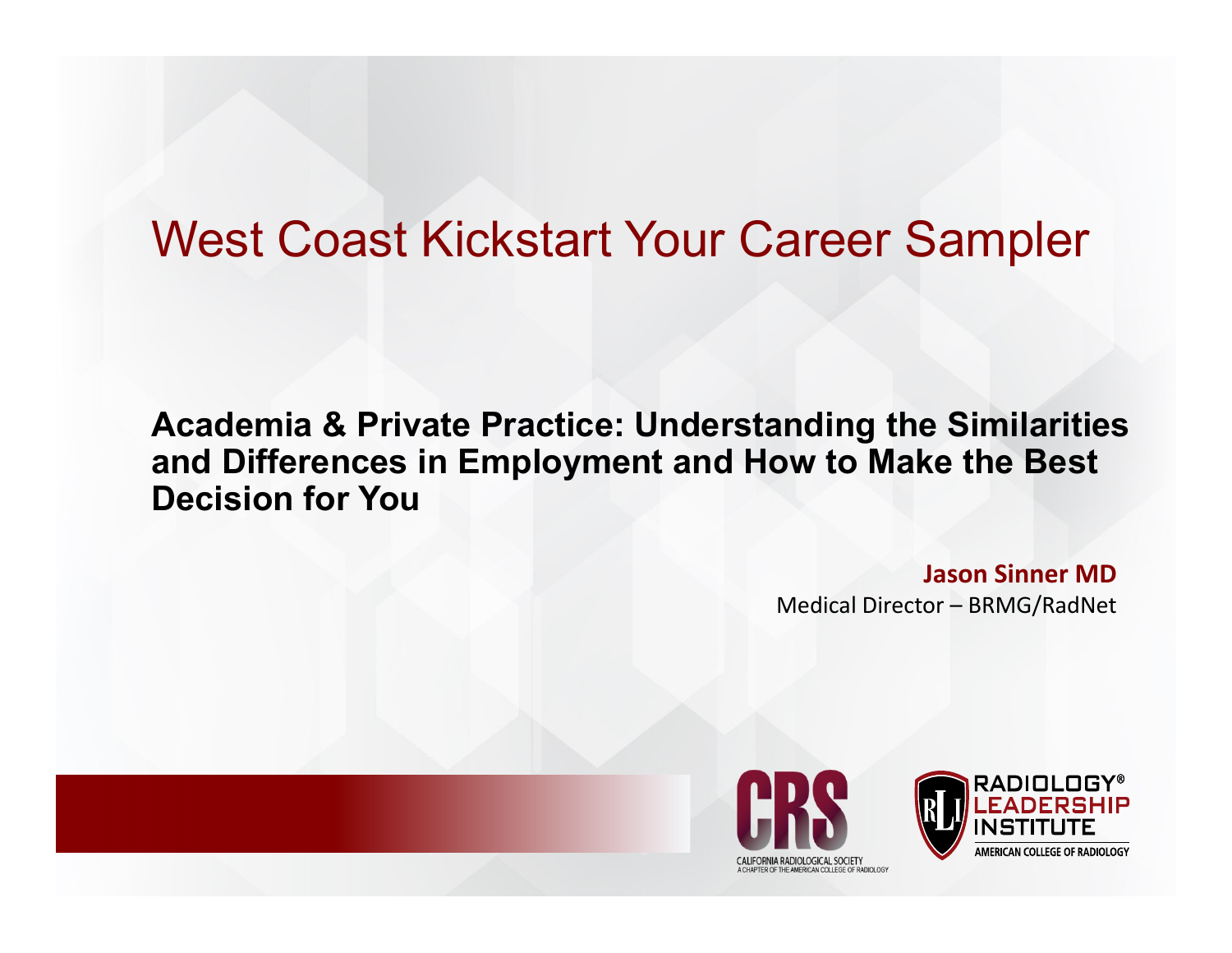#### $\blacksquare$  . **Disclaimers**

Employee with BRMG/RadNet

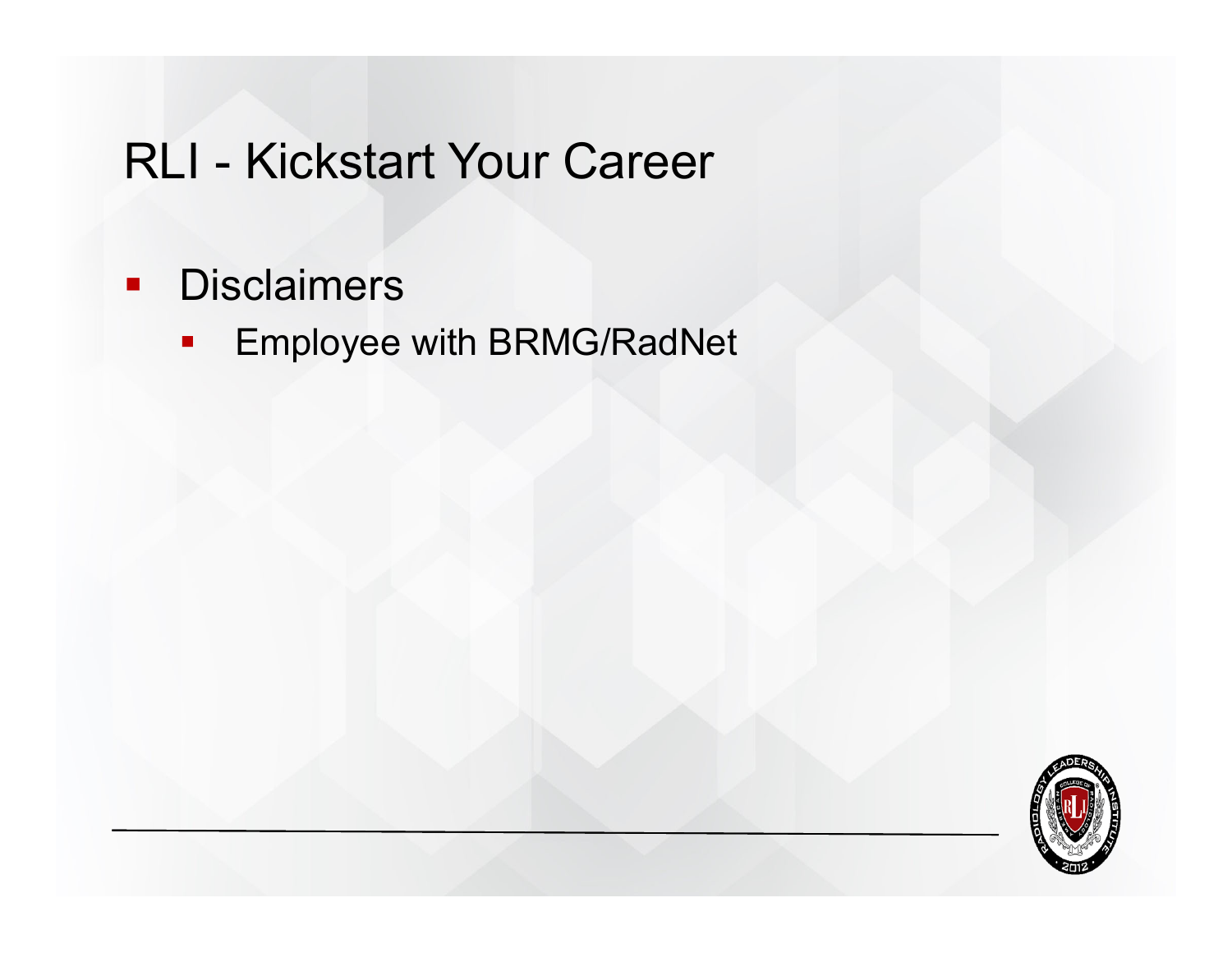#### **Overview**

- T. My story
- $\overline{\phantom{a}}$ Various practice models
- b. Questions and Advice
- $\mathcal{L}_{\mathcal{A}}$ Why I chose what I did
- $\overline{\phantom{a}}$ General thoughts

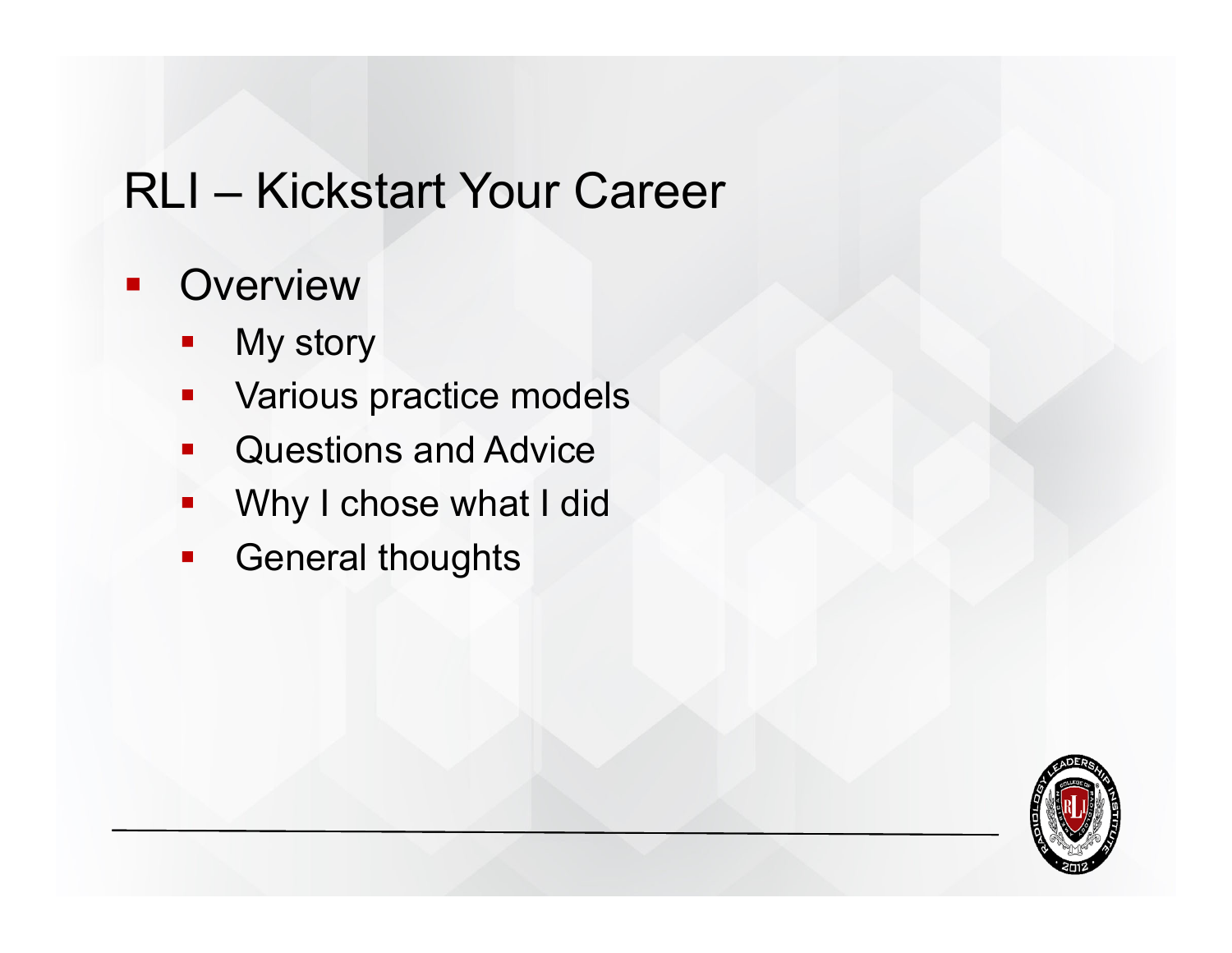#### $\mathbf{r}$ My Story

- F Small private practice – Hospital based
	- What was that like?
- F. Transition period
	- П Selling of an imaging center
	- Several choices stay hospital based with a larger group at current facility, join a large employee based group or look for something else.
- F. Ultimately chose RadNet and BRMG
	- П Daily interaction with colleagues that are with other RadNet practices with different models
		- Western US Rolling Oaks Radiology, West Coast Radiology, Kern Radiology, Valley Radiology, Sierra Imaging Associates, Arcadia Radiology, West Valley Radiology and others in the west as well as many on the East Coast.
		- П Insight into other practices on top of my own experience.

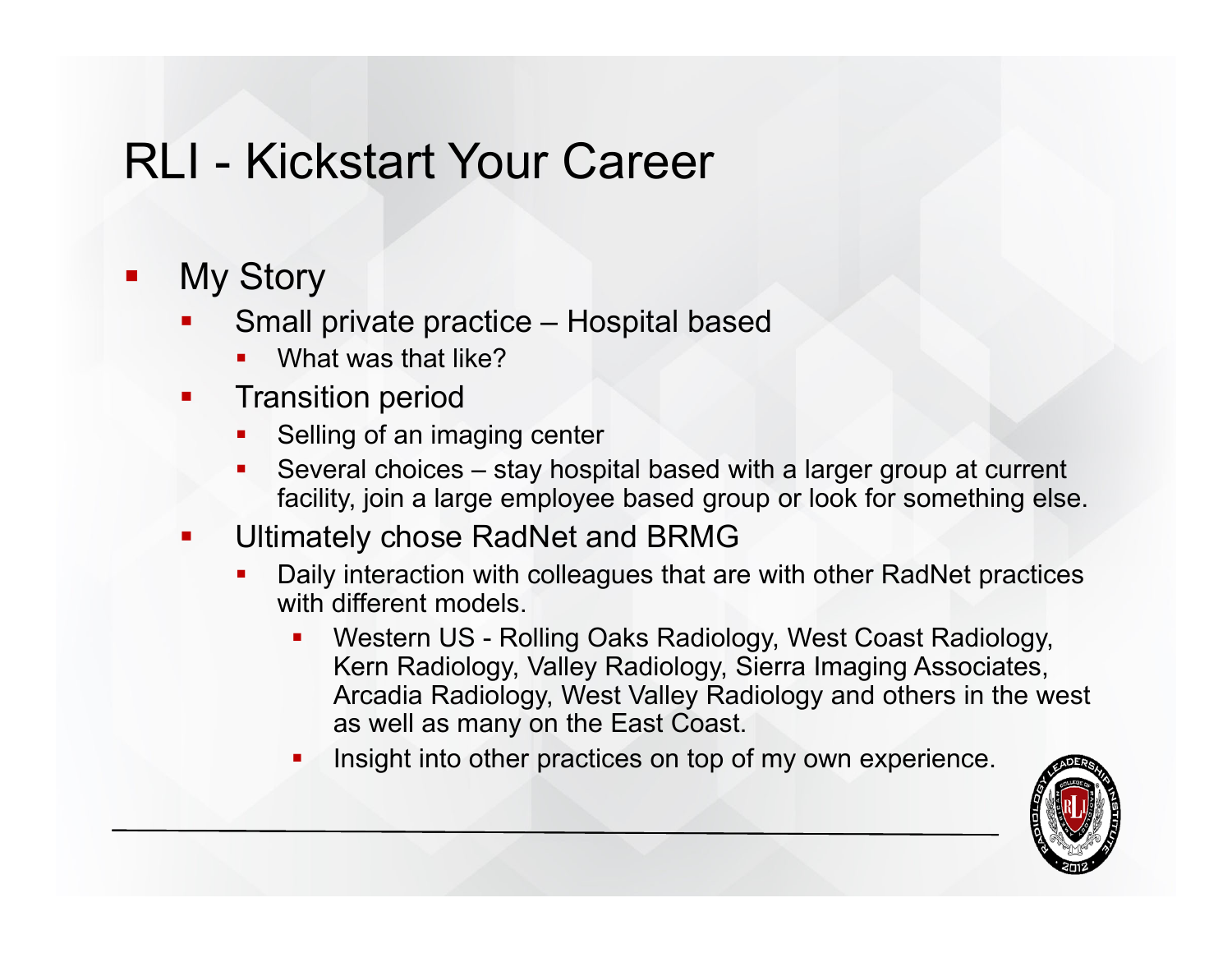- $\mathbf{r}$  Various Practice Models
	- $\blacksquare$ Private vs. Academic
	- **Employee vs. Partnership**
	- $\blacksquare$ Sub-specialty vs. General or Hybrid
	- $\blacksquare$ Outpatient vs. Inpatient vs. Telerad
	- $\blacksquare$ Large or Small
	- F. Salary, Equal or production based (or some variation thereof)

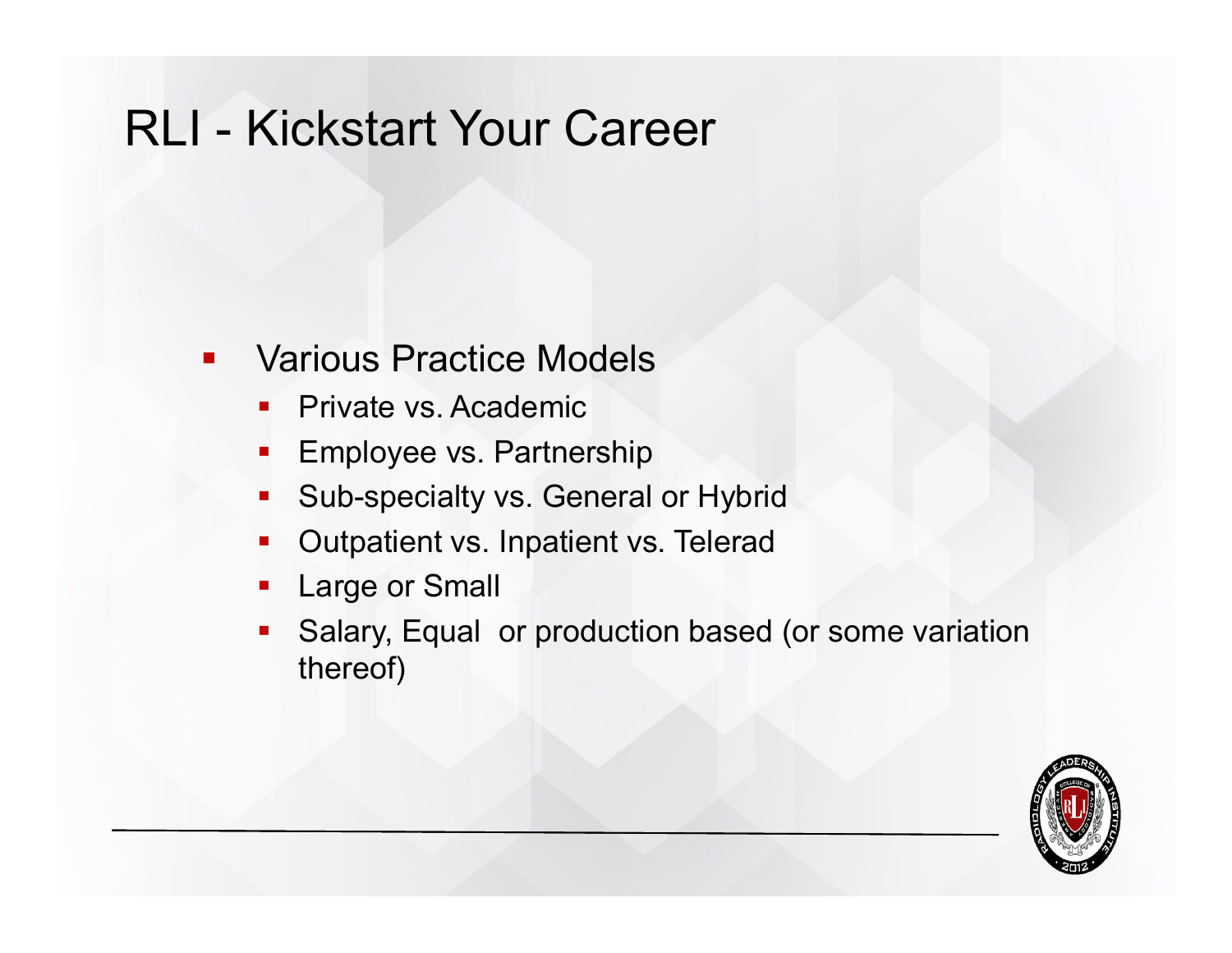#### Private vs. Academic

- T. Some blurring of the lines
- b. Many private practices have academic components and many academic practices have components that would have historically been geared toward private practice.
- T. Best to familiarize yourself with all structures and understand the various aspects.

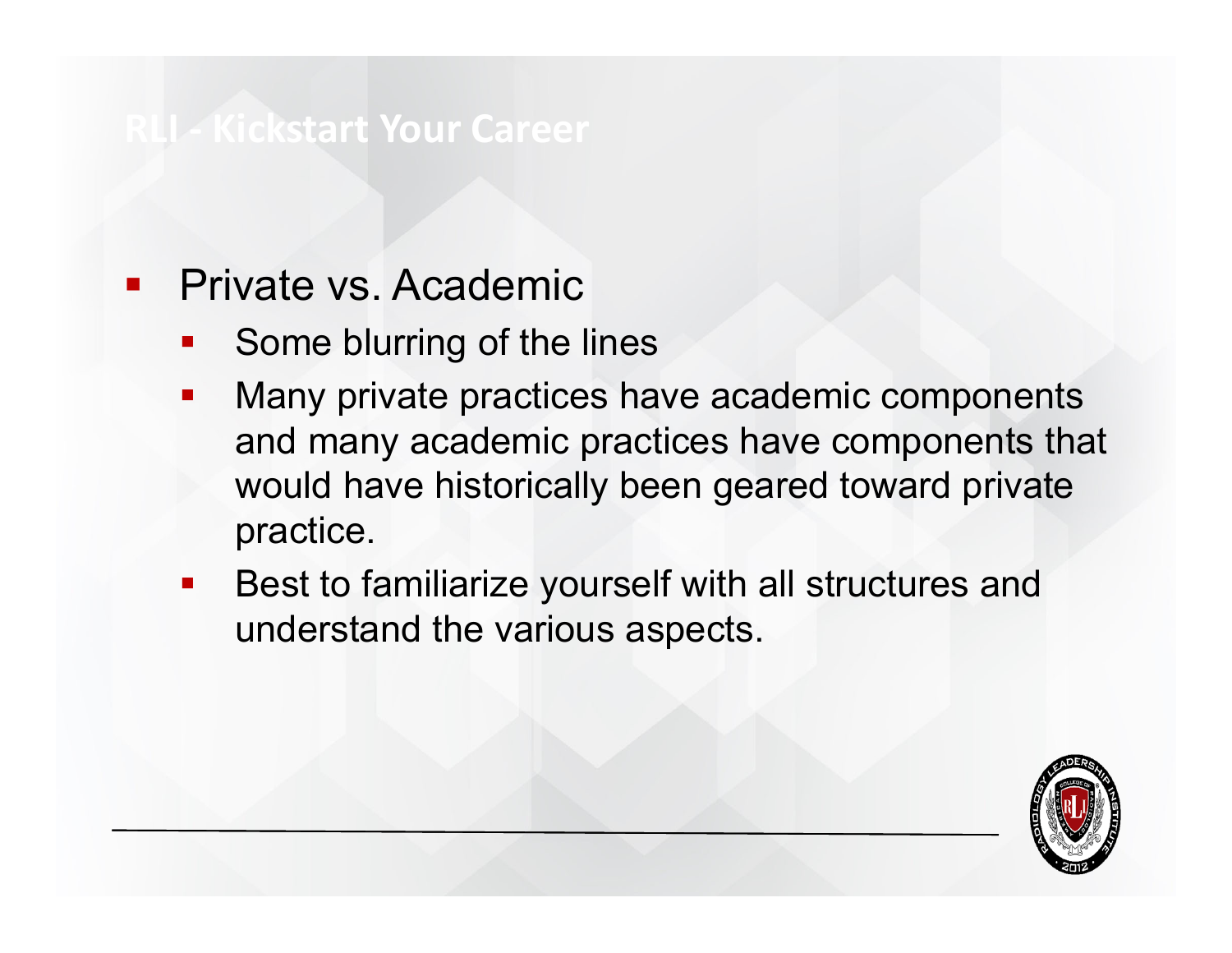$\mathcal{L}_{\mathcal{A}}$ Employee vs. Partnership

- T. What is autonomy? What does it mean to you?
- an<br>Ma What is the difference between being a partner or not
- T. With responsibility comes risk (personal and financial)
- T. Is there a buy in and what does mean?
- T. Are there assets and long term liabilities?
- an<br>Ma What are the non clinical components that you are obligated to entertain?
- an<br>Ma Is there time for your specific interests outside of your daily work i.e., research, advanced programs etc.
- $\mathcal{L}^{\text{max}}_{\text{max}}$ How does the money flow?

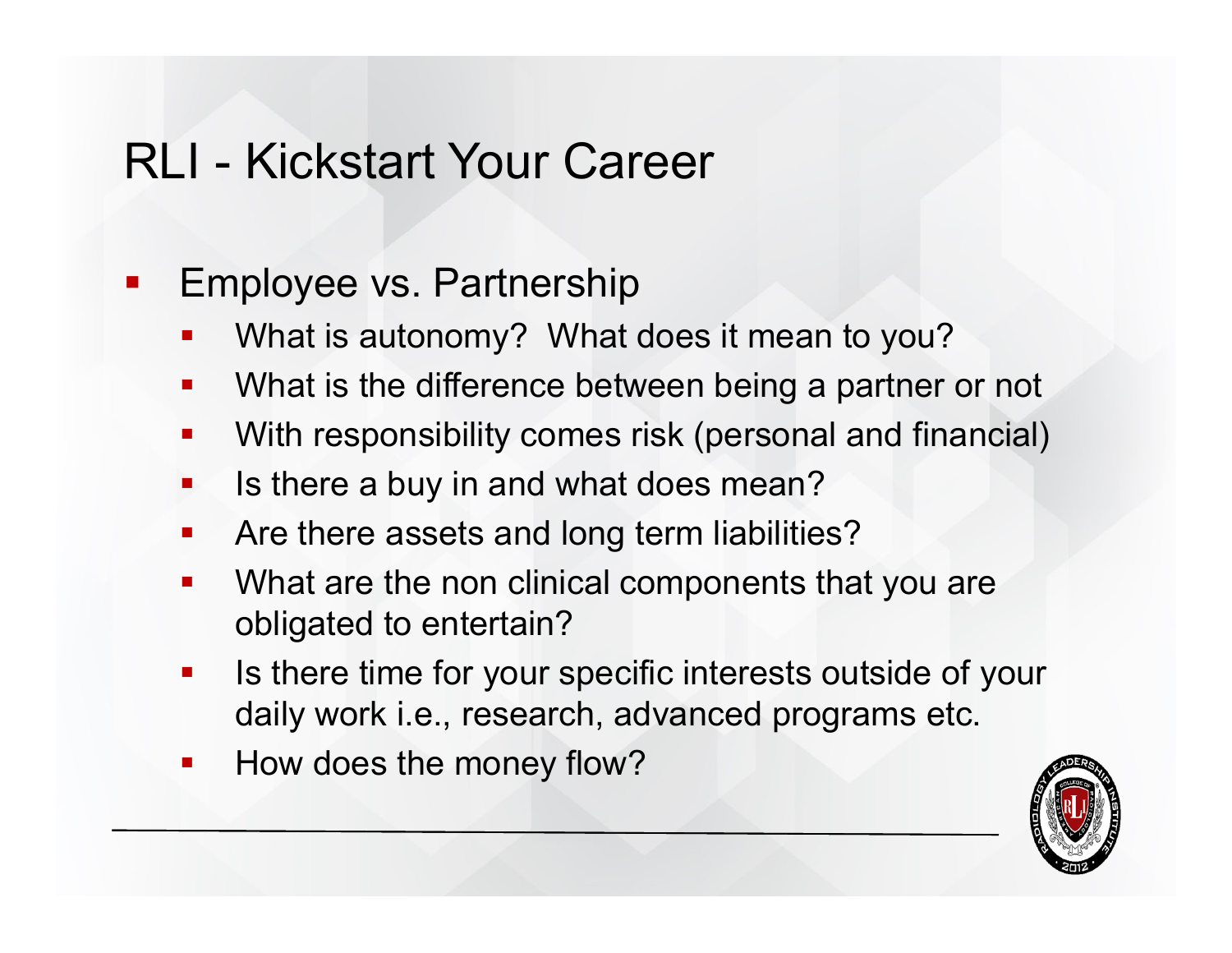- $\blacksquare$  Subspecialty vs. General vs. Hybrid
	- T. Is there value to you in being a Jack or Jill of all trades?
	- an<br>Ma Does working clinically outside of your subspecialty satisfy you or does it stress you out?
	- an<br>Ma If a hybrid, how does that work? How does that work?
	- T. Expect some level of variability in the general and hybrid models
	- an<br>Ma Do you have to compete with your colleagues?
	- $\mathcal{L}^{\text{max}}_{\text{max}}$  Be very honest up front about your clinical skill and procedures in particular.

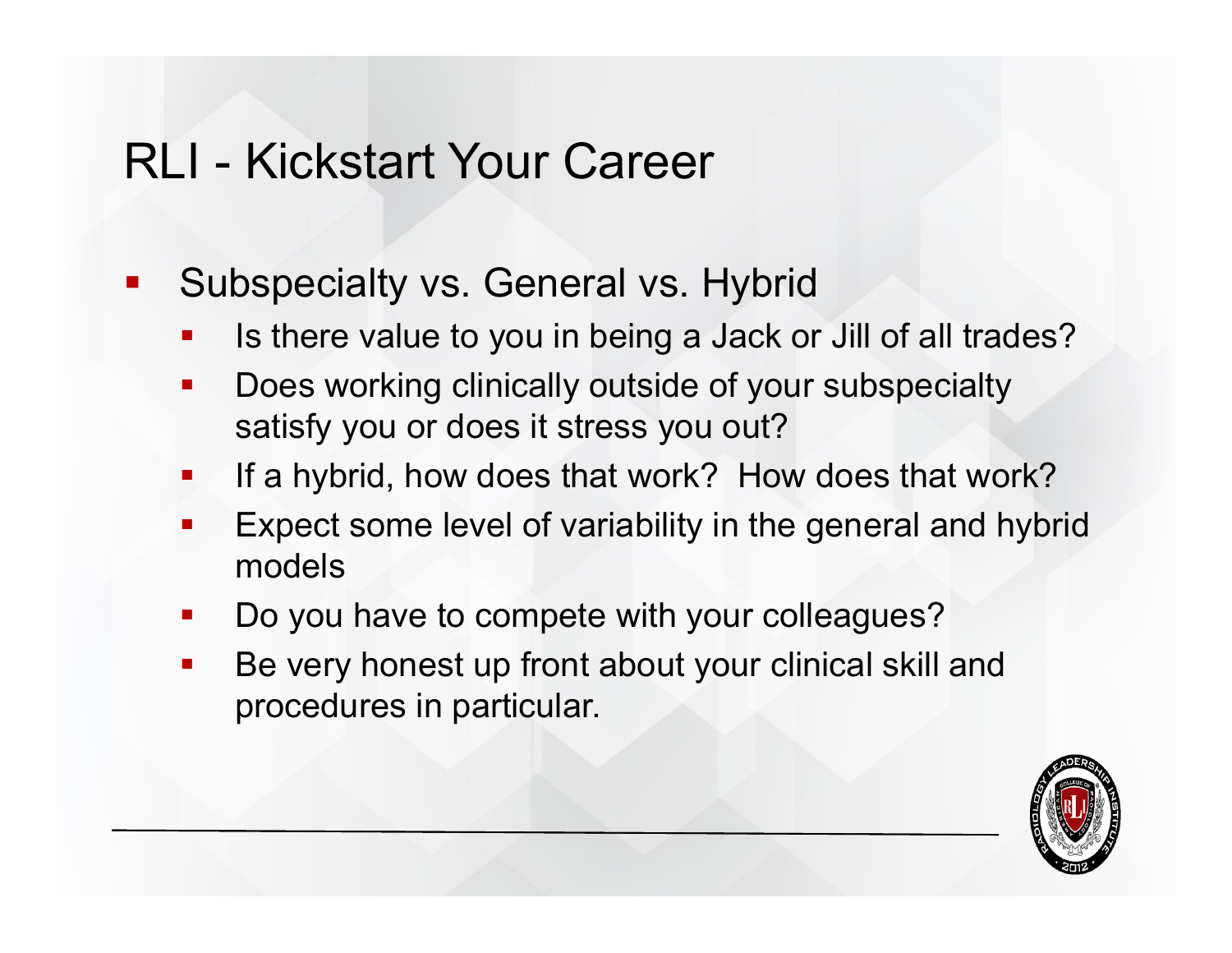- Outpatient vs. Inpatient vs. Both
	- T. Inpatient likely means you are working outside of your subspecialty at various points unless the group is very large
	- **How to achieve collaboration with colleagues and** referrers
	- T. Call – evenings and weekends. Be very particular on how that will work. Think about how it works in a less than perfect scenario.

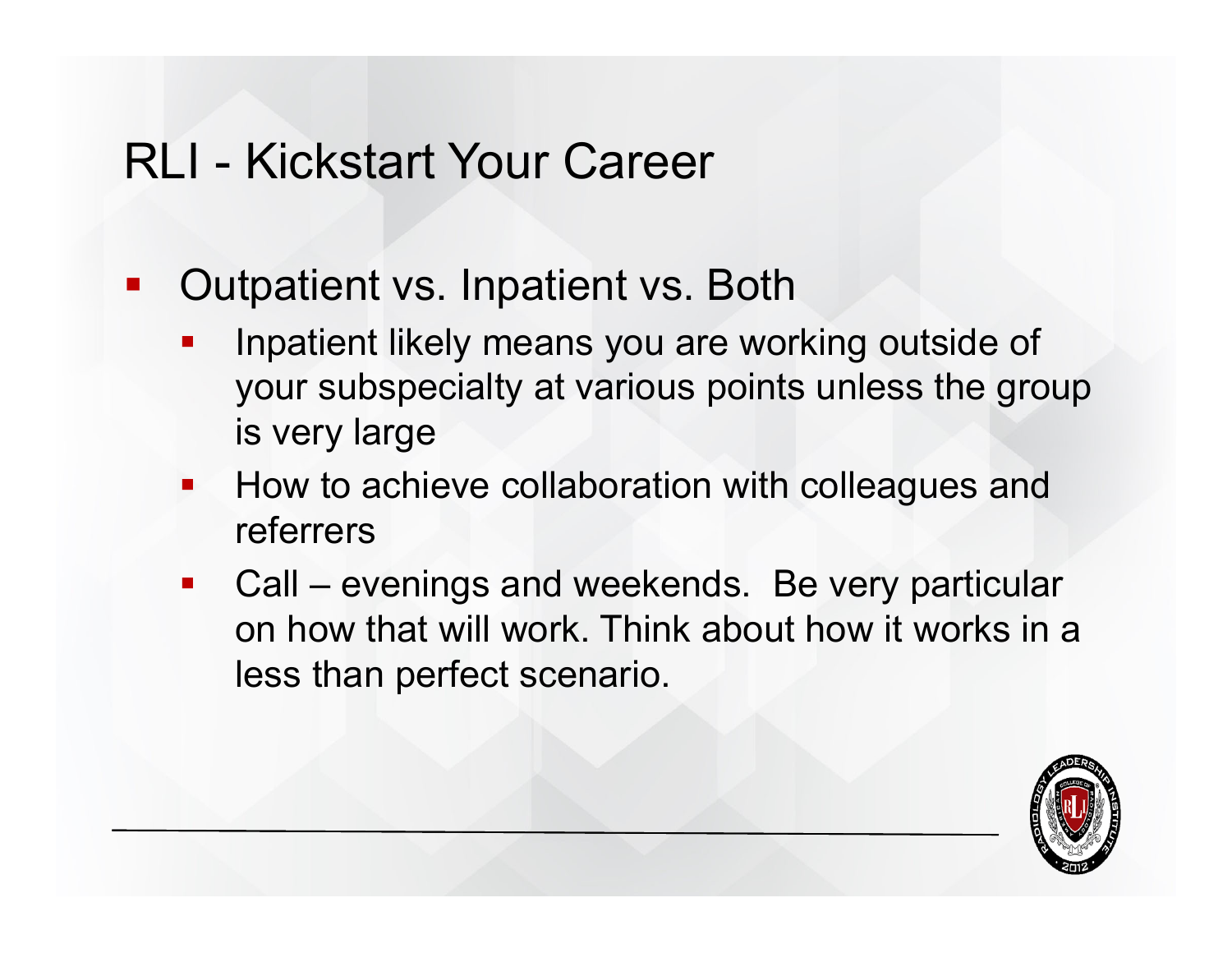- $\blacksquare$  Large or Small group
	- T. Impact on subspecialty availability.
	- b. **Infrastructure**
	- b. **Staffing**
	- $\Box$ **Resources**
	- $\overline{\phantom{a}}$ **Stability**
	- T. Long and short term flexibility

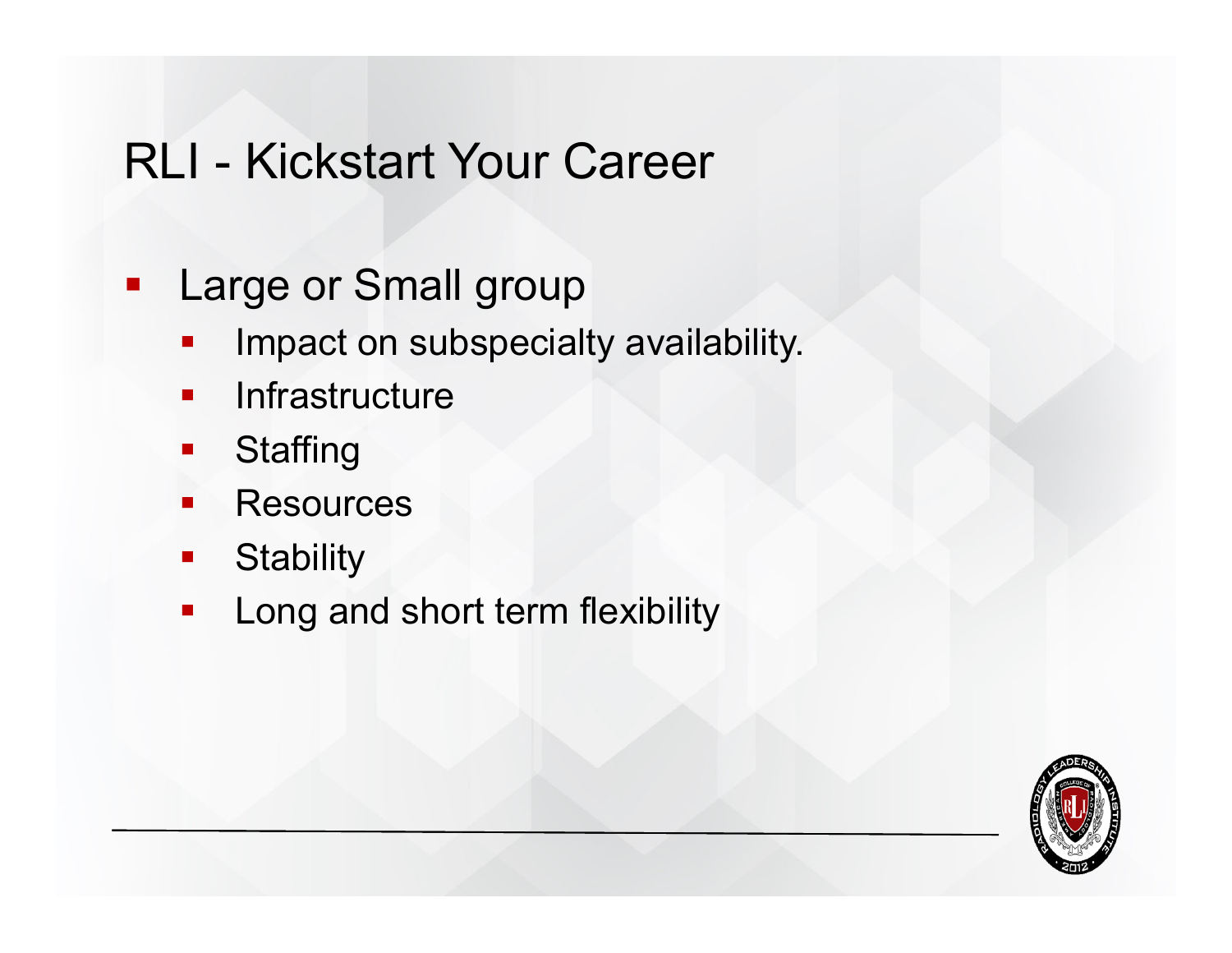#### $\mathcal{L}_{\mathcal{A}}$ Types of compensation

- T. Salary vs. Equal vs. Production
	- F Every practice is going to care about quality and production
	- $\blacksquare$ What is the setup and support system?
	- $\blacksquare$ Is there an acclimation period?

#### **Please see the presentation on**  *Fair Pay and Compensation in Various Practice Settings***.**

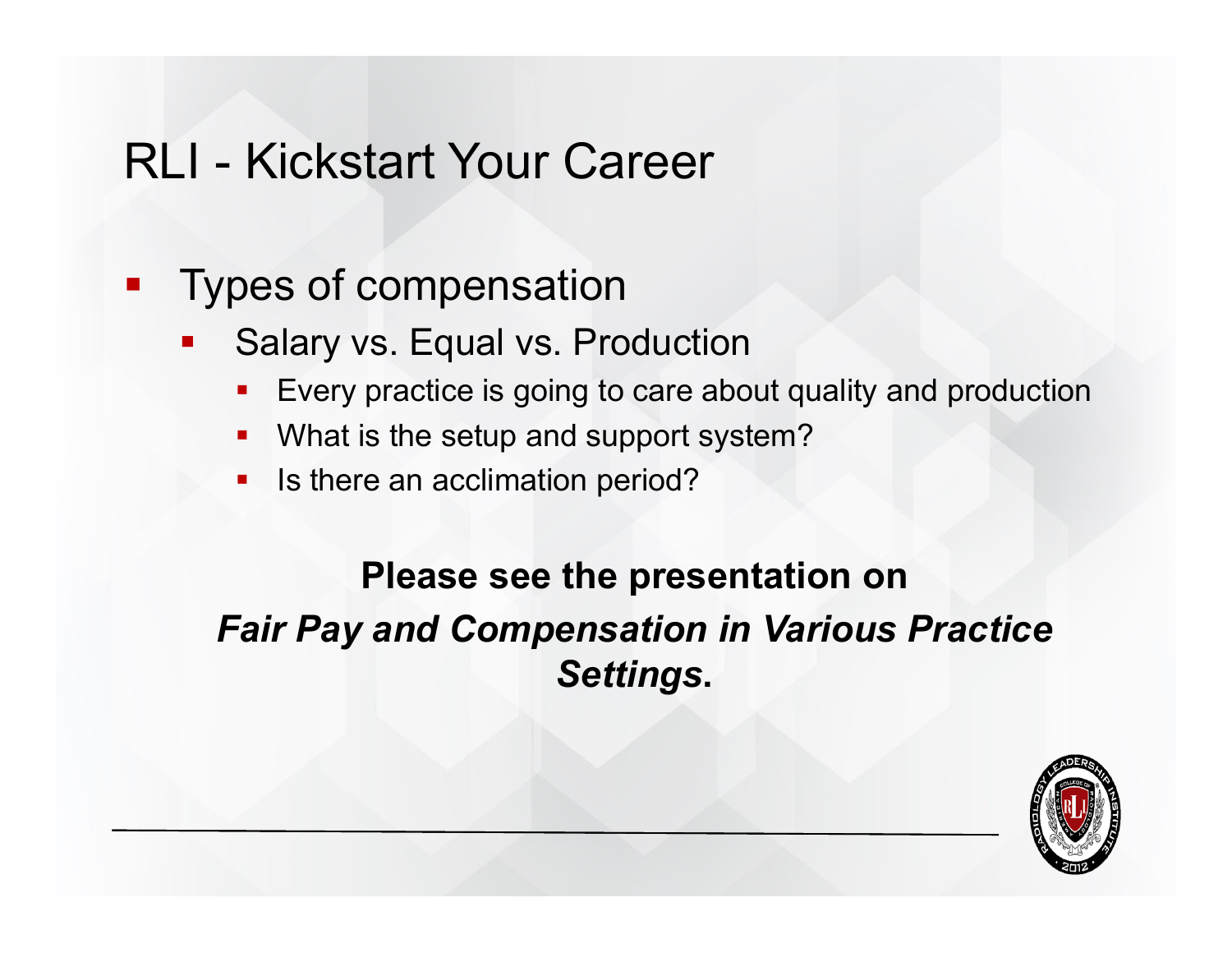

- П Why I chose what I did
	- г Large group
	- г Outpatient facility coverage with typical hours from 8am to 530pm
	- Г No call, night, or weekend requirements
	- г Flexible schedule
	- Г Employee based
	- г Compensation based on production (mature model)
	- г Sub-specialty interpretations
	- Г Full financial and managerial transparency
	- г Advanced clinical programs and research
	- г Opportunity for leadership
	- г No stone left unturned
	- г Collaboration with other RadNet groups
	- Г People

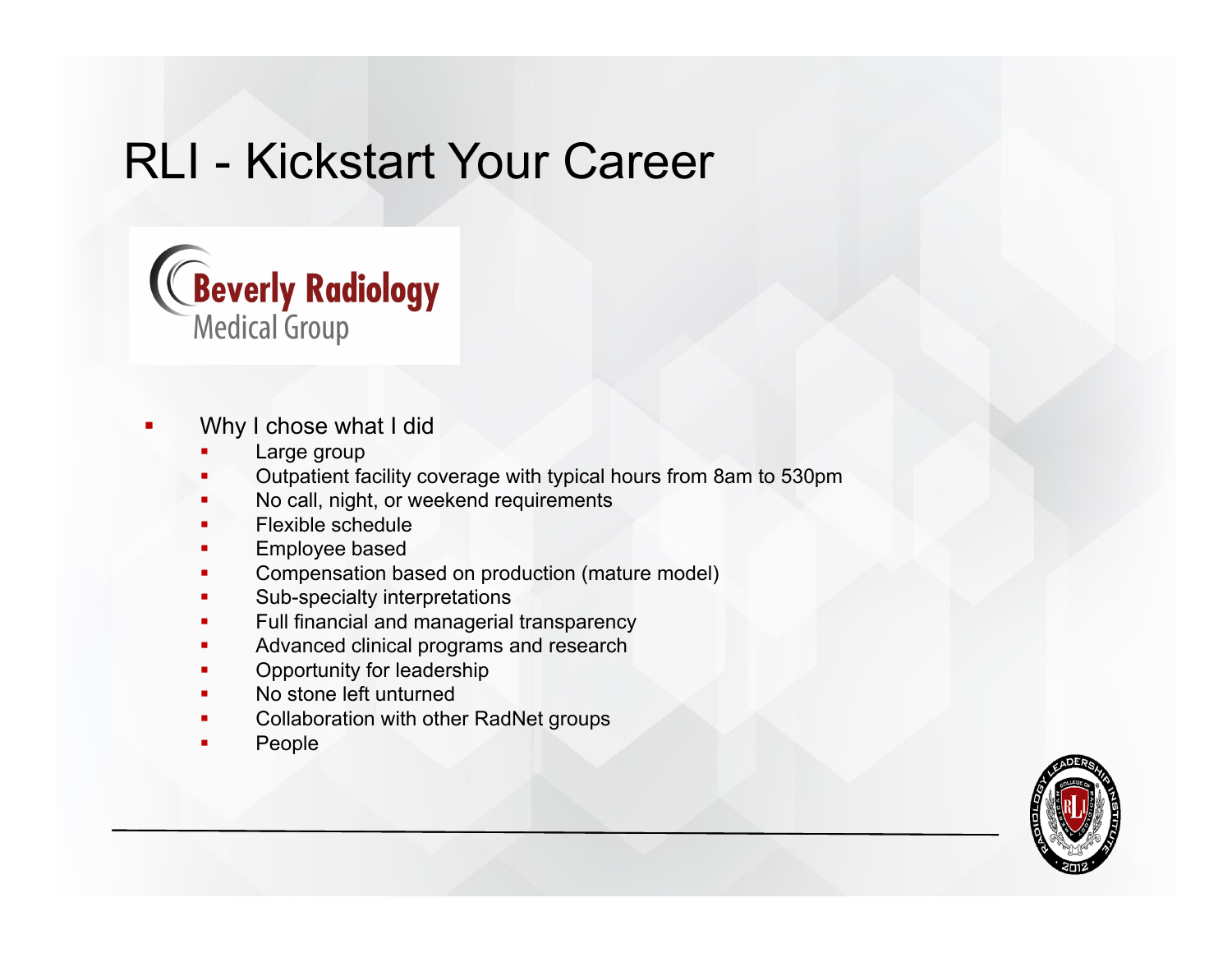T. General thoughts and advice

- F Be honest with yourself and the people you are going to potentially work with
- F. Talk with people in the group or those you'll be working with
- F. Prepare yourself to work more when you first start
	- Everyone cares about production regardless of structure
- L. From day one, work toward making your daily flow as efficient as possible.
- $\blacksquare$ Understand that you are joining an established practice
- k. Make the call – Emulate
- k. Nothing can be undone
- k. Trust your gut
- k. Always keep the patient in mind and you won't go wrong
	- П Build rapport with referrers
	- Trust yourself and your training